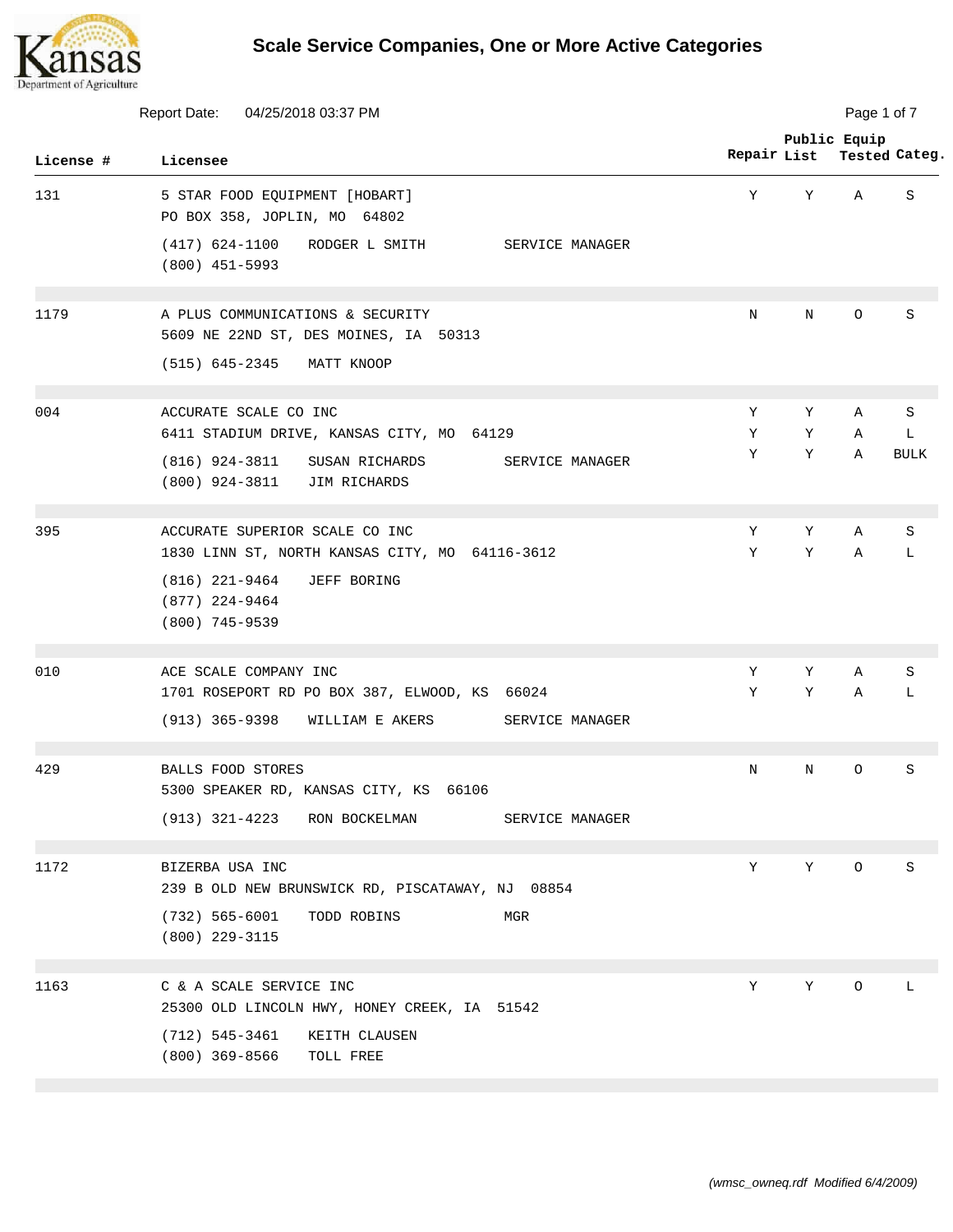

| <b>Report Date:</b><br>04/25/2018 03:37 PM |                                                                                                             |             | Page 2 of 7 |              |                          |  |  |
|--------------------------------------------|-------------------------------------------------------------------------------------------------------------|-------------|-------------|--------------|--------------------------|--|--|
| License #                                  | Licensee                                                                                                    | Repair List |             | Public Equip | Tested Categ.            |  |  |
| 144                                        | C & L SCALE CO<br>1605 NW 50TH, TOPEKA, KS 66618                                                            | Υ           | N           | Α            | S                        |  |  |
|                                            | (785) 640-7303<br>CASEY BOCQUIN<br>SERVICE MANAGER                                                          |             |             |              |                          |  |  |
| 1104                                       | CHRISTOPHER SALES & SERVICE<br>530 SOUTH 4TH, EDWARDSVILLE, KS 66113<br>$(913)$ 441-5367<br>TRACY D HERROLD | Υ           | Υ           | Α            | S                        |  |  |
|                                            | $(888)$ 557-1918                                                                                            |             |             |              |                          |  |  |
| 1120                                       | COMPUCOM<br>8383 DOMINION PKWY, PLANO, TX 75024                                                             | Y           | N           | Α            | S                        |  |  |
|                                            | $(972)$ 856-3850<br>WILLIAM TUMBLESON                                                                       |             |             |              |                          |  |  |
| 1135                                       | CREEKSTONE FARMS PREMIUM BEEF<br>604 GOFF INDUSTRIAL RD, ARKANSAS CITY, KS 67005                            | Υ<br>Υ      | N<br>N      | 0<br>O       | S<br>L                   |  |  |
|                                            | (620) 741-3117<br>STEVEN ENDRES<br>$(866)$ 251-6007                                                         |             |             |              |                          |  |  |
| 306                                        | D & D PROVES IT                                                                                             | Υ           | Υ           | Α            | S                        |  |  |
|                                            | 1417 PERSHING, SALINA, KS 67401                                                                             | Υ           | Υ           | Α            | LPG                      |  |  |
|                                            | $(785)$ 825-8305<br>DENNIE G DIGHERA<br>SERVICE MANAGER                                                     | Υ<br>Υ      | Υ<br>Υ      | Α<br>Α       | <b>RFD</b><br><b>VTM</b> |  |  |
| 425                                        | DEBBIE'S SCALE SERVICE LLC<br>2374 60TH ST, FALL RIVER, KS 67047                                            | Υ           | Υ           | Α            | S                        |  |  |
|                                            | $(316)$ 655-6078<br>DEBBIE WADE<br>SERVICE MANAGER                                                          |             |             |              |                          |  |  |
| 002                                        | DESKIN SCALE CO INC                                                                                         | Υ           | Υ           | Α            | S                        |  |  |
|                                            | 3040 S CLIFTON AVE PO BOX 3272, SPRINGFIELD, MO 65808                                                       | Υ           | Υ           | Α            | L                        |  |  |
|                                            | $(417)$ 883-0055<br>MICHAEL KNOX<br>SERVICE MANAGER<br>$(800)$ 299-0055                                     |             |             |              |                          |  |  |
| 154                                        | DILLON STORES DIVISION<br>2700 E 4TH, HUTCHINSON, KS 67501-1608                                             | Υ           | N           | O            | S                        |  |  |
|                                            | (620) 669-3270<br>NEIL HALL<br>SERVICE MANAGER                                                              |             |             |              |                          |  |  |
| 009                                        | FAIRBANKS SCALES                                                                                            | Υ           | Υ           | Α            | S                        |  |  |
|                                            | 6601 B ROYAL ST, PLEASANT VALLEY, MO<br>64068                                                               | Υ           | Y           | Α            | L                        |  |  |
|                                            | (816) 455-7337<br>ROB FILBECK<br>SERVICE MANAGER<br>(800) 237-2253<br>TOLL FREE                             | Υ<br>Υ      | Υ<br>Υ      | Α<br>Α       | <b>BULK</b><br>GMM       |  |  |
|                                            |                                                                                                             |             |             |              |                          |  |  |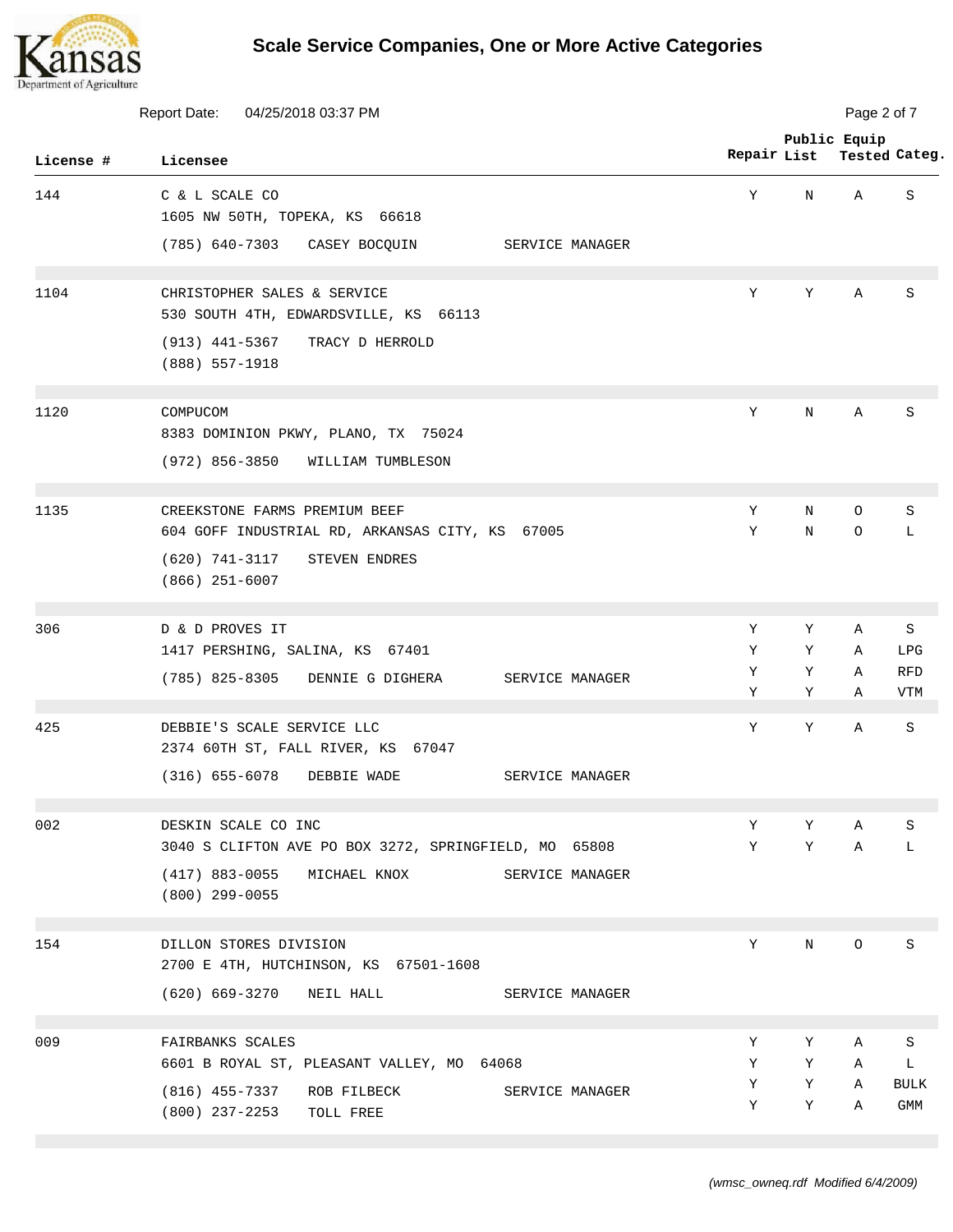

| Report Date:<br>04/25/2018 03:37 PM |                                                                                      |                 | Page 3 of 7 |        |                               |                           |  |
|-------------------------------------|--------------------------------------------------------------------------------------|-----------------|-------------|--------|-------------------------------|---------------------------|--|
| License #                           | Licensee                                                                             |                 | Repair List |        | Public Equip<br>Tested Categ. |                           |  |
| 1137                                | FARMCHEM<br>616 MADISON PO BOX 309, FLOYD, IA 50435                                  |                 | Υ           | N      | O                             | S                         |  |
|                                     | $(641)$ 423-0741<br>DANIEL RITCHEY<br>(877) 737-9618<br>TOLL FREE                    |                 |             |        |                               |                           |  |
| 214                                 | FEDEX SERVICES<br>14635 W 99TH ST, LENEXA, KS 66215                                  |                 | N           | N      | O                             | S                         |  |
|                                     | $(913) 894 - 9550$<br>DAVID CRAFT<br>MANAGER<br>$(800)$ 334-6325<br>$(913)$ 240-5649 |                 |             |        |                               |                           |  |
| 976                                 | FUJITSU AMERICA INC<br>2821 TELECOM PKWY MS: ENG1, RICHARDSON, TX 75082              |                 | Y           | Y      | Α                             | S                         |  |
|                                     | (214) 429-4745<br>CARMELITA SIMS                                                     |                 |             |        |                               |                           |  |
| 007                                 | GENE'S SCALE SERVICE LLC                                                             |                 | Υ           | Y      | Α                             | L                         |  |
|                                     | 1600 E HIGHWAY 96, SCOTT CITY, KS 67871-4110<br>(620) 872-5559<br>GENE GAMBLE        | SERVICE MANAGER | Y<br>Υ      | Υ<br>Y | Α<br>Α                        | S<br><b>BULK</b>          |  |
| 034                                 | HAMMEL SCALE CO INC                                                                  |                 | Υ           | Υ      | Α                             | L                         |  |
|                                     | 1530 N MOSLEY, WICHITA, KS 67214                                                     |                 | Υ           | Υ      | Α                             | S                         |  |
|                                     | $(316)$ 264-1358<br>DALE LIES                                                        | SERVICE MANAGER | Υ<br>Υ      | Υ<br>Υ | Α<br>Α                        | <b>BULK</b><br><b>GMM</b> |  |
| 094                                 | HAMMEL SCALE CO INC/DODGE CITY                                                       |                 | Υ           | Υ      | Α                             | S                         |  |
|                                     | 2309 W MCARTOR RD, DODGE CITY, KS 67801                                              |                 | Υ           | Y      | Α                             | L                         |  |
|                                     | (620) 225-4722 DALE LIES<br>$(316) 264 - 1358$                                       | SERVICE MANAGER | Υ<br>Υ      | Υ<br>Y | Α<br>Α                        | <b>BULK</b><br>GMM        |  |
| 092                                 | HAMMEL SCALE CO INC/TOPEKA                                                           |                 | Υ           | Υ      | Α                             | L                         |  |
|                                     | 1900 SE 6TH ST, TOPEKA, KS 66607                                                     |                 | Υ           | Y      | Α                             | S                         |  |
|                                     | (785) 232-9559<br>DALE LIES<br>$(316)$ 264-1358                                      | SERVICE MANAGER |             |        |                               |                           |  |
| 069                                 | HAMMEL SCALE OF KANSAS CITY INC                                                      |                 | Υ           | Υ      | Α                             | S                         |  |
|                                     | 612 KANSAS AVE, KANSAS CITY, KS 66105                                                |                 | Υ           | Υ      | Α                             | L                         |  |
|                                     | (913) 321-5428<br>JERROD ANDERSON                                                    | SERVICE MANAGER |             |        |                               |                           |  |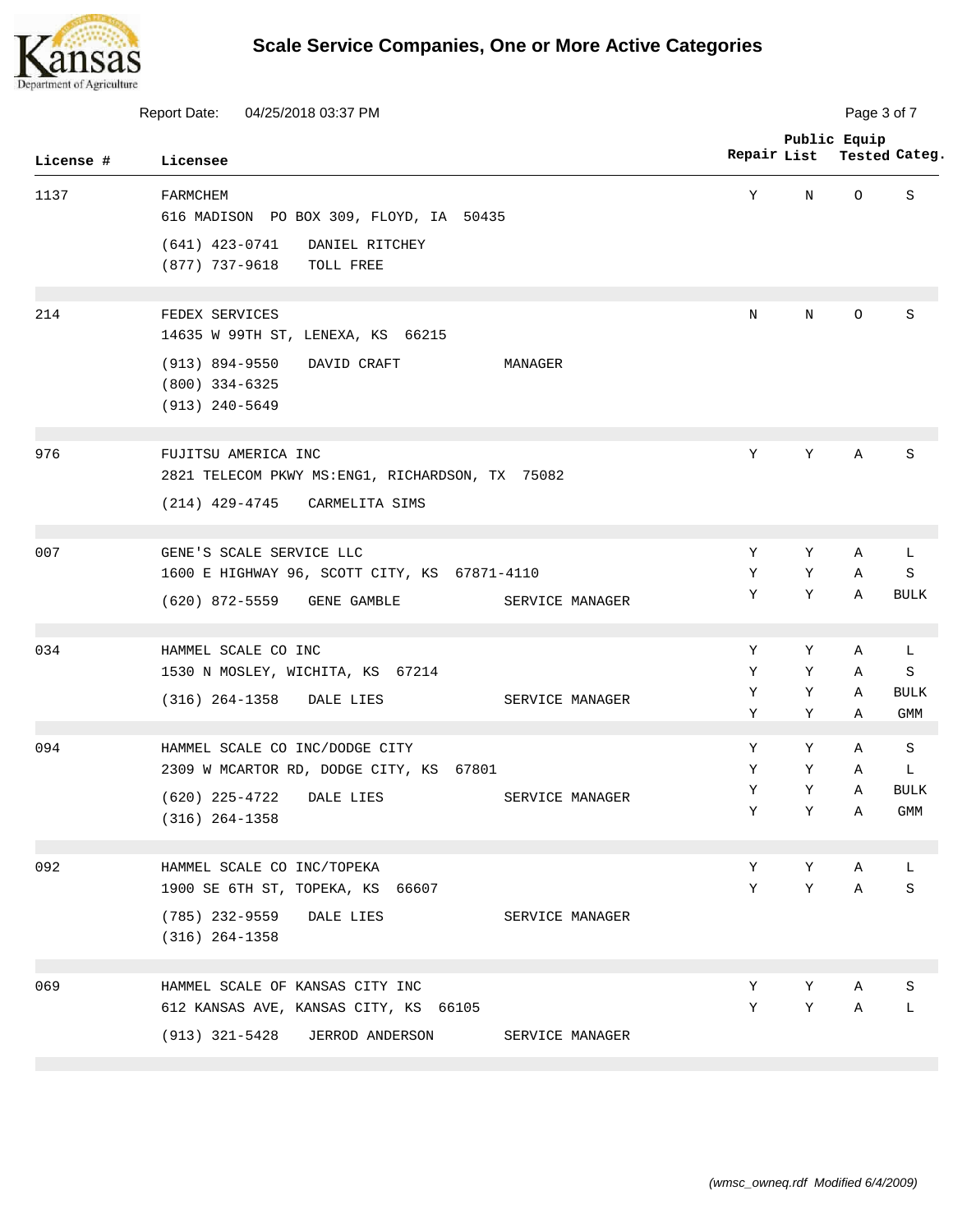

| Report Date:<br>04/25/2018 03:37 PM |                                                                                                                           | Page 4 of 7 |             |              |               |  |
|-------------------------------------|---------------------------------------------------------------------------------------------------------------------------|-------------|-------------|--------------|---------------|--|
| License #                           | Licensee                                                                                                                  | Repair List |             | Public Equip | Tested Categ. |  |
| 139                                 | HOBART CORPORATION/LENEXA<br>10631 SUMMIT STREET, LENEXA, KS 66215                                                        | Υ           | Υ           | Α            | S             |  |
|                                     | $(913)$ 469-9600<br>BRENDA WILLIAMS<br>SERVICE MANAGER<br>$(800)$ 338-5742<br>(888) 446-8812<br>TOLL FREE                 |             |             |              |               |  |
| 127                                 | HOBART SALES & SERVICE/HAYS<br>1000 ALLEN, HAYS, KS 67601                                                                 | Y           | N           | Α            | S             |  |
|                                     | $(785)$ 625-9028<br>JASON A WERTH<br>SERVICE MANAGER<br>$(800)$ 569-0152                                                  |             |             |              |               |  |
| 1150                                | METTLER TOLEDO<br>1900 POLARIS PARKWAY, COLUMBUS, OH 43240<br>$(563) 650 - 4500$                                          | Y           | Y           | $\circ$      | S             |  |
| 191                                 | <b>NCR</b><br>401 DECKER ST, WICHITA, KS 67235<br>$(316)$ 371-3953<br>DANIEL HAUKAP<br>SERVICE MANAGER                    | Y           | $\mathbf N$ | Α            | S             |  |
| 372                                 | NORTH COUNTRY BUSINESS PRODUCTS<br>1640 N CORRINGTON AVE, KANSAS CITY, MO<br>64120<br>$(816)$ 231-8599<br>SERVICE MANAGER | Y           | Υ           | Α            | S             |  |
|                                     | AMY ROTHERY                                                                                                               |             |             |              |               |  |
| 1175                                | PIVITAL GLOBAL<br>1023 NEON FOREST CIRCLE DR, LONGMONT, CO 80504<br>(800) 879-6737                                        | N           | N           | Α            | S             |  |
| 1106                                | POMEROY IT SOLUTIONS SALES CO<br>6900 G NORTHPARK BLVD, CHARLOTTE, NC 28216<br>(704) 943-5343<br>TOM VASQUEZ<br>MANAGER   | Υ           | N           | Α            | S             |  |
| 616                                 | RAIL SCALE INC<br>111 NATURE WALK PKWY STE 105, ST AUGUSTINE, FL 32092<br>$(904)$ 302-5154<br>LINDA ORLANDI               | Y           | Υ           | Α            | L             |  |
| 161                                 | RETAIL DATA SYSTEMS/KC<br>11505 W 79TH ST, LENEXA, KS 66214                                                               | Υ           | N           | Α            | S             |  |
|                                     | $(913) 281 - 2121$<br>RON BOISEN<br>SERVICE MANAGER                                                                       |             |             |              |               |  |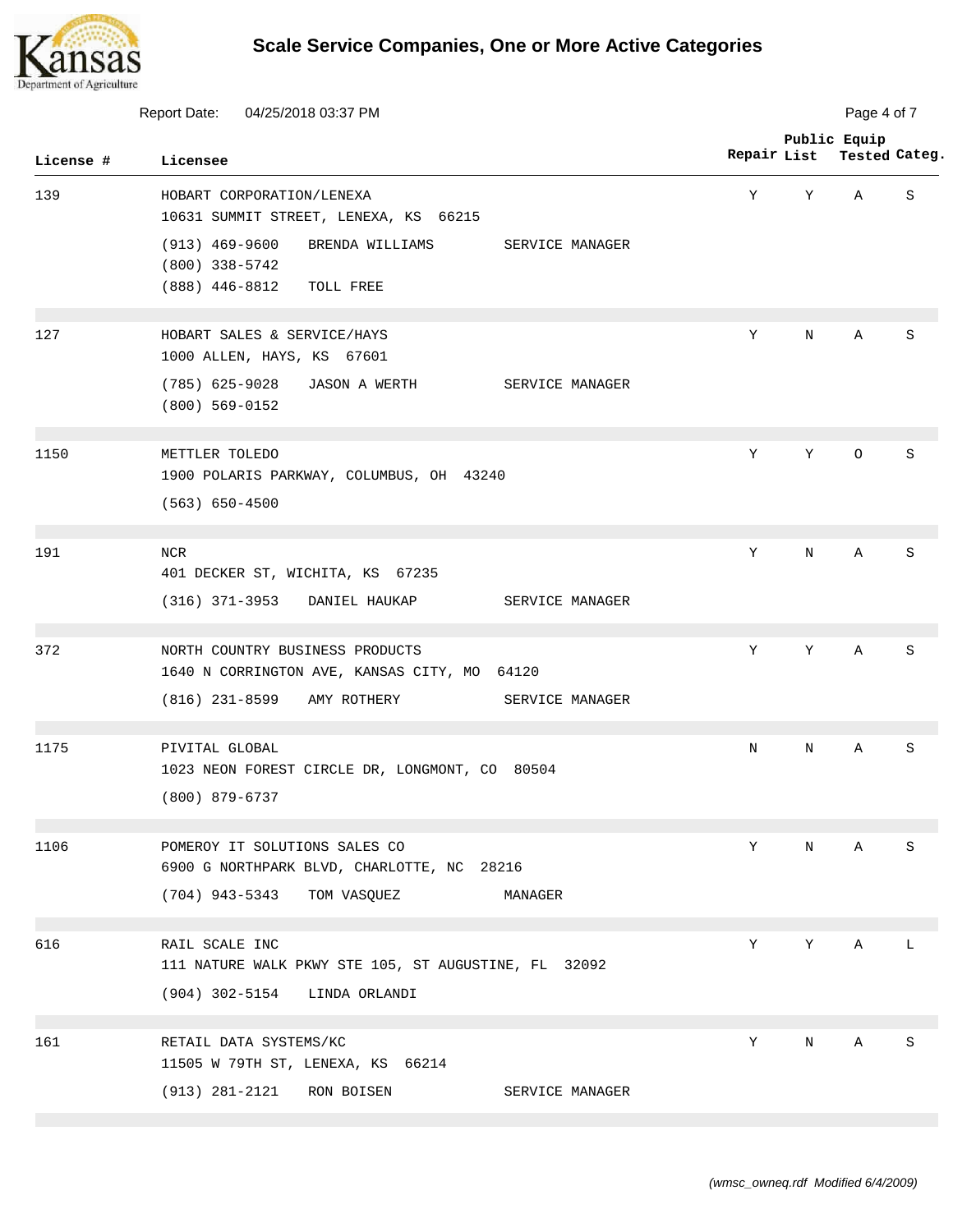

| <b>Report Date:</b><br>04/25/2018 03:37 PM |                                                                                    | Page 5 of 7      |             |        |              |                  |
|--------------------------------------------|------------------------------------------------------------------------------------|------------------|-------------|--------|--------------|------------------|
| License #                                  | Licensee                                                                           |                  | Repair List |        | Public Equip | Tested Categ.    |
| 187                                        | RETAIL DATA SYSTEMS/WICHITA<br>1809 S WEST ST, WICHITA, KS 67213-1105              |                  | Y           | N      | O            | S                |
|                                            | (316) 943-9374<br>BRIAN EBERSPACHER<br>(800) 397-9374                              | SERVICE MANAGER  |             |        |              |                  |
| 122                                        | RMH SYSTEMS<br>948 MIAMI AVENUE, KANSAS CITY, KS 66105-1839                        |                  | Υ<br>Y      | Υ<br>Y | Α<br>Α       | S<br>L           |
|                                            | (913) 342-9009<br>VALERIE JACKSON                                                  | SERVICE MANAGER  |             |        |              |                  |
| 015                                        | SALINA SCALE SALES & SERVICE INC<br>415 N 9TH PO BOX 3261, SALINA, KS 67402        |                  | Υ<br>Υ      | Υ<br>Υ | Α<br>Α       | L<br><b>GMM</b>  |
|                                            | $(785)$ 827-4480<br>GARY WAGNER<br>$(800)$ 828-1634<br>TOM DOERFLER                | OWNER<br>MANAGER | Υ<br>Υ      | Υ<br>Y | Α<br>Α       | S<br><b>BULK</b> |
| 796                                        | SCALES SALES & SERVICE INC<br>8615 VERNON AVE, OMAHA, NE 68134                     |                  | Υ<br>Υ      | Y<br>Υ | Α<br>Α       | L<br>S           |
|                                            | $(402)$ 572-1100<br>SHANE ARMENDARIZ<br>$(877)$ 747-1100                           | MANAGER          |             |        |              |                  |
| 1156                                       | SIOUXLAND SCALE<br>1218 N LEWIS BLVD, SIOUX CITY, IA 51105                         |                  | Υ<br>Y      | Υ<br>Y | 0<br>$\circ$ | L<br>S           |
|                                            | $(712)$ 255-3282<br>MITCH HANNA<br>$(800)$ 728-8053<br>TOLL FREE                   | MGR              |             |        |              |                  |
| 1181                                       | SOLAI AND CAMERON TECHNOLOGIES<br>3410 W VANBUREN AVE, CHICAGO, IL 60624           |                  | Y           | Υ      | O            | S                |
|                                            | (773) 506-2720<br>ROBERT RAMIREZ                                                   | MANAGER          |             |        |              |                  |
| 051                                        | SOONER SCALE INC<br>2428 SW 14 PO BOX 82386, OKLAHOMA CITY, OK 73108               |                  | Υ<br>Υ      | Υ<br>Υ | Α<br>Α       | L<br>S           |
|                                            | (405) 236-3566<br>KEN SHARP<br>$(800)$ 759-3444                                    | SERVICE MANAGER  |             |        |              |                  |
| 014                                        | STI SCALES<br>1413 W MARY ST, GARDEN CITY, KS 67846                                |                  | Υ           | Ν      | Α            | S                |
|                                            | (620) 275-4227<br>KANDICE MICHEL                                                   | SERVICE MANAGER  |             |        |              |                  |
| 430                                        | TOSHIBA GLOBAL COMMERCE SOLUTIONS INC<br>15440 GRANTLEY DR, CHESTERFIELD, MO 63017 |                  | Υ           | N      | Α            | $\rm S$          |
|                                            | (636) 778-0618<br>ANGELA ORIGLIASSO                                                |                  |             |        |              |                  |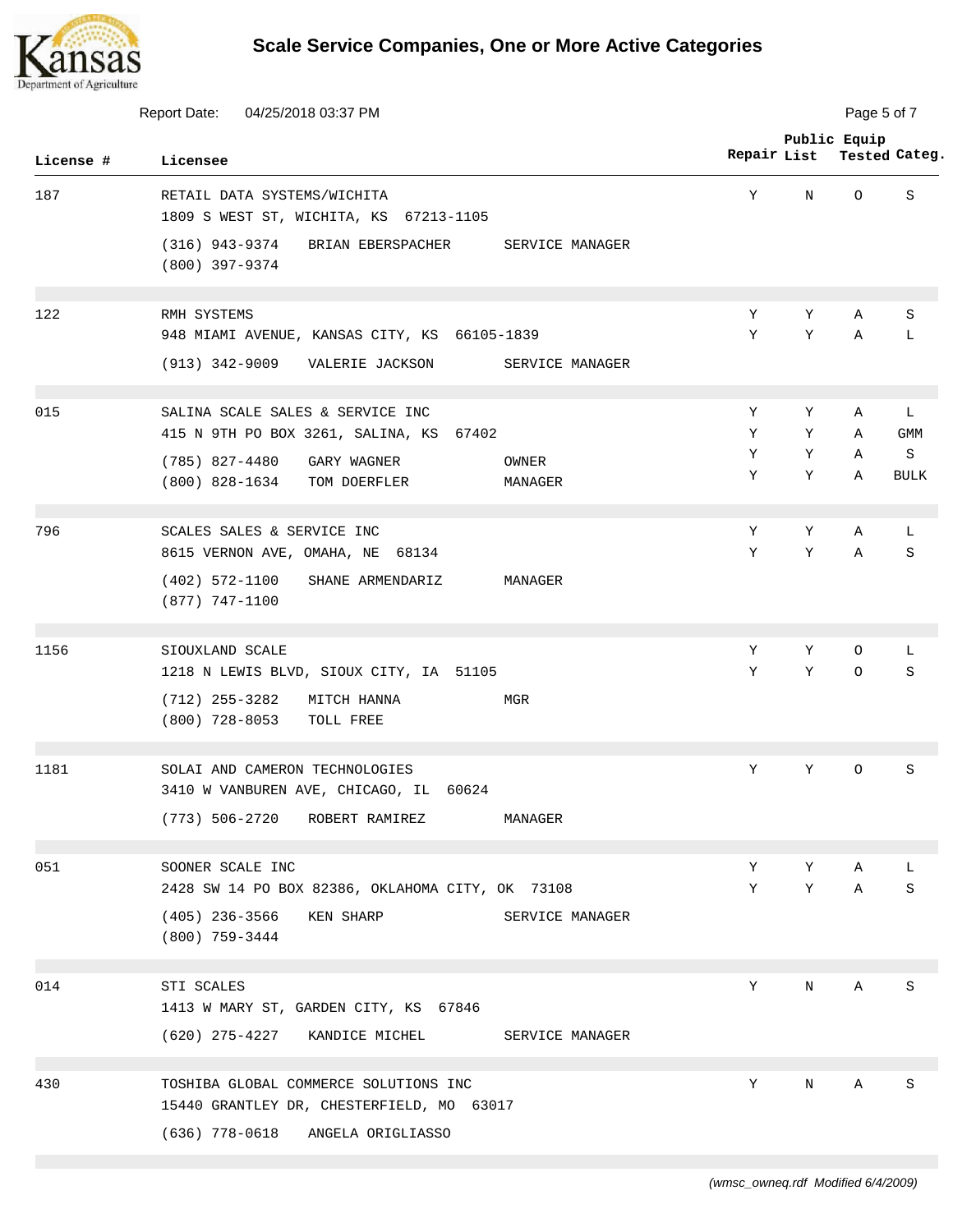

|           | Report Date:<br>04/25/2018 03:37 PM                                            |             |        | Page 6 of 7  |                            |  |  |
|-----------|--------------------------------------------------------------------------------|-------------|--------|--------------|----------------------------|--|--|
| License # | Licensee                                                                       | Repair List |        | Public Equip | Tested Categ.              |  |  |
| 404       | TRAVIS SCALE COMPANY                                                           | Υ           | Υ      | Α            | S                          |  |  |
|           | 61 W TUCKER RD, LIBERAL, KS 67901                                              | Υ           | Υ      | Α            | L                          |  |  |
|           | $(620)$ 626-5940<br>RON TRAVIS<br>SERVICE MANAGER<br>$(866)$ 614-7419          |             |        |              |                            |  |  |
| 1168      | TRUNO                                                                          | Υ           | Υ      | Α            | S                          |  |  |
|           | 1438 SE 66TH ST STE B, OKLAHOMA CITY, OK 73149                                 |             |        |              |                            |  |  |
|           | $(806)$ 792-2885                                                               |             |        |              |                            |  |  |
|           | $(800)$ 657-7108<br>TOLL FREE                                                  |             |        |              |                            |  |  |
| 1176      | TYSON FOODS                                                                    | N           | N      | $\circ$      | S                          |  |  |
|           | 3105 N IBP RD, HOLCOMB, KS 67851                                               |             |        |              |                            |  |  |
|           | $(620)$ 277-4283<br>MIKE PILCHER                                               |             |        |              |                            |  |  |
| 340       | TYSON FOODS INC                                                                | Υ           | N      | 0            | S                          |  |  |
|           | 9 N WASHINGTON PO BOX 1570, HUTCHINSON, KS 67504                               | Υ           | N      | O            | L                          |  |  |
|           | $(620)$ 669-8762<br>STEVE MARKUS                                               |             |        |              |                            |  |  |
| 476       | TYSON FRESH MEATS                                                              | Y           | N      | O            | S                          |  |  |
|           | 2101 W 6TH ST, EMPORIA, KS 66801                                               |             |        |              |                            |  |  |
|           | $(620)$ 340-1233<br>LANCE WHITE<br>SERVICE MANAGER<br>$(620)$ 343-3640         |             |        |              |                            |  |  |
| 367       | UNIBRIDGE SCALE SERVICE LLC/UNIBRIDGE SYSTEMS INC                              | Υ           | Υ      | Α            | L                          |  |  |
|           | RT 1 BOX 8, KNOWLES, OK 73844-4704                                             | Υ           | Υ      | Α            | S                          |  |  |
|           | (580) 254-3131 DONNIE CATHER<br>SERVICE MANAGER<br>(800) 255-9654<br>TOLL FREE |             |        |              |                            |  |  |
| 006       | UNITED SCALE SERVICE                                                           | Υ           | Υ      | Α            | S                          |  |  |
|           | 25152 KAFIR ROAD, WEBB CITY, MO 64870                                          | Υ           | Υ      | Α            | L                          |  |  |
|           | (417) 317-1816 MATTHEW H GODDARD<br>SERVICE MANAGER                            |             |        |              |                            |  |  |
|           | W H SCALE CO INC                                                               |             |        |              |                            |  |  |
| 011       | 4145 NW 25TH ST<br>BOX 8476, TOPEKA, KS 66608                                  | Υ<br>Υ      | Υ<br>Υ | Α<br>Α       | $\operatorname{BULK}$<br>L |  |  |
|           | (785) 357-5191<br>JIM WAGGLE<br>SERVICE MANAGER                                | Υ           | Υ      | Α            | S                          |  |  |
|           | (800) 828-1974<br>TOLL FREE                                                    |             |        |              |                            |  |  |